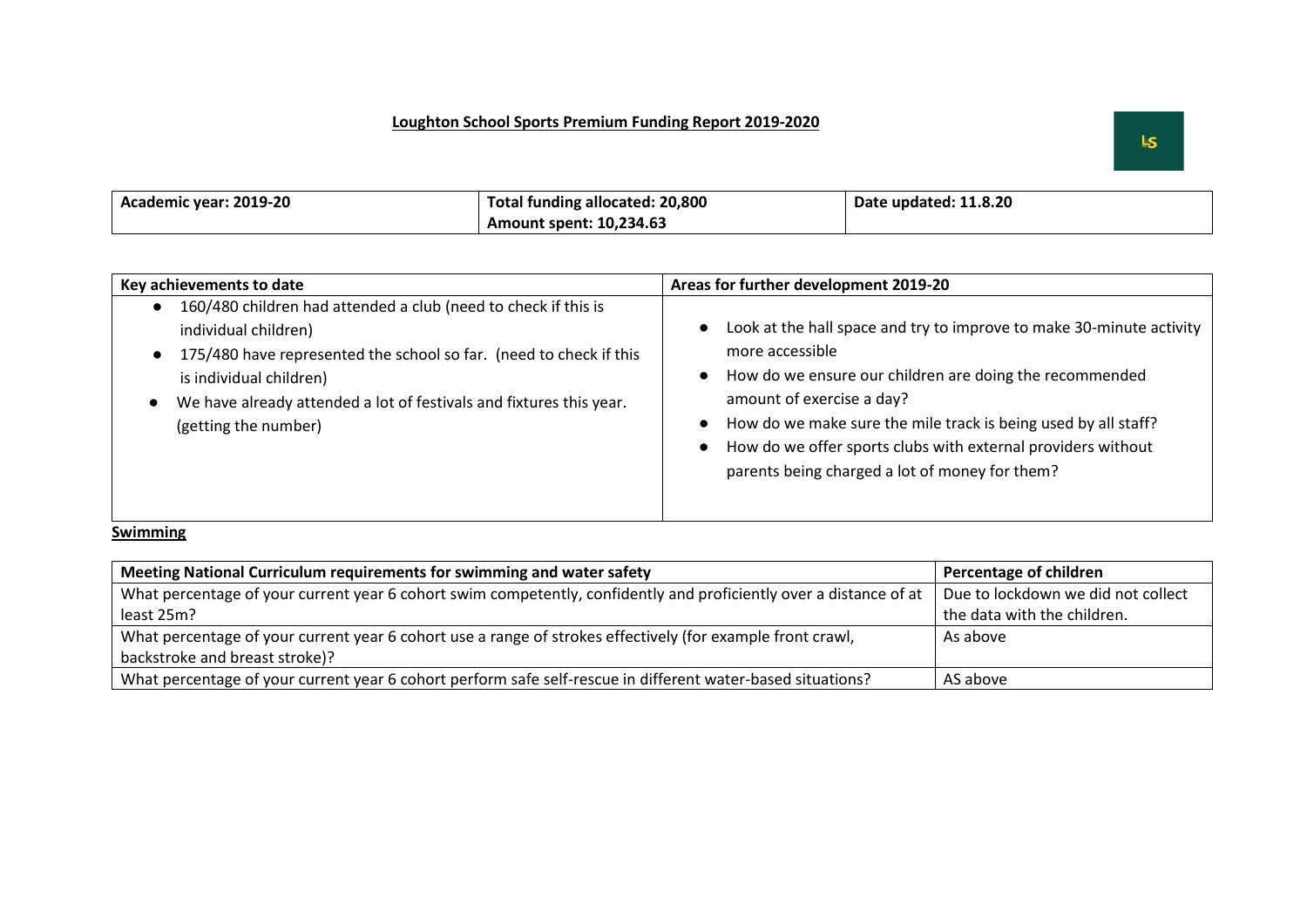|                                                                                              | Key indicator 1: The engagement of all pupils in regular physical activity |                         |                                                                                                                                        |                                            |
|----------------------------------------------------------------------------------------------|----------------------------------------------------------------------------|-------------------------|----------------------------------------------------------------------------------------------------------------------------------------|--------------------------------------------|
| School focus with clarity on<br>intended impact on children                                  | Actions to achieve                                                         | Funding allocated/spent | <b>Evidence and impact</b>                                                                                                             | Sustainability and suggested<br>next steps |
| Swimming lessons for year 4<br>and year 3 children who<br>cannot swim more than 5<br>metres. | More children being able to<br>swim 25m by the end of year<br>6            | £988.28                 | More children are getting<br>25 <sub>m</sub><br>Some of our SEND children<br>are benefitting from this and<br>are becoming more active |                                            |

| Key indicator 2: The profile of PE and sport being raised across the school as a tool for whole school improvement |                                                                   |                         |                                                                                                      |                                            |
|--------------------------------------------------------------------------------------------------------------------|-------------------------------------------------------------------|-------------------------|------------------------------------------------------------------------------------------------------|--------------------------------------------|
| School focus with clarity on<br>intended impact on children                                                        | Actions to achieve                                                | Funding allocated/spent | <b>Evidence and impact</b>                                                                           | Sustainability and suggested<br>next steps |
| Promote how important a<br>healthy and active lifestyle is<br>during lockdown                                      | Use Urban Strides dance<br>sessions to get the children<br>active | £400                    | It was used by a lot of<br>children who were at home<br>in lockdown.                                 |                                            |
|                                                                                                                    |                                                                   |                         | The key worker children in<br>school also used the videos<br>as their PE lessons during the<br>week. |                                            |

|                              | Key indicator 3: Increased confidence, knowledge and skills in teaching PE and sport |                         |                             |                              |
|------------------------------|--------------------------------------------------------------------------------------|-------------------------|-----------------------------|------------------------------|
| School focus with clarity on | Actions to achieve                                                                   | Funding allocated/spent | Evidence and impact         | Sustainability and suggested |
| intended impact on children  |                                                                                      |                         |                             | next steps                   |
| Equipment is of a high       | Equipment needs to be                                                                | £169.13                 | The children could continue |                              |
| standard                     | moved to outside sheds.                                                              |                         | with normal PE lessons as a |                              |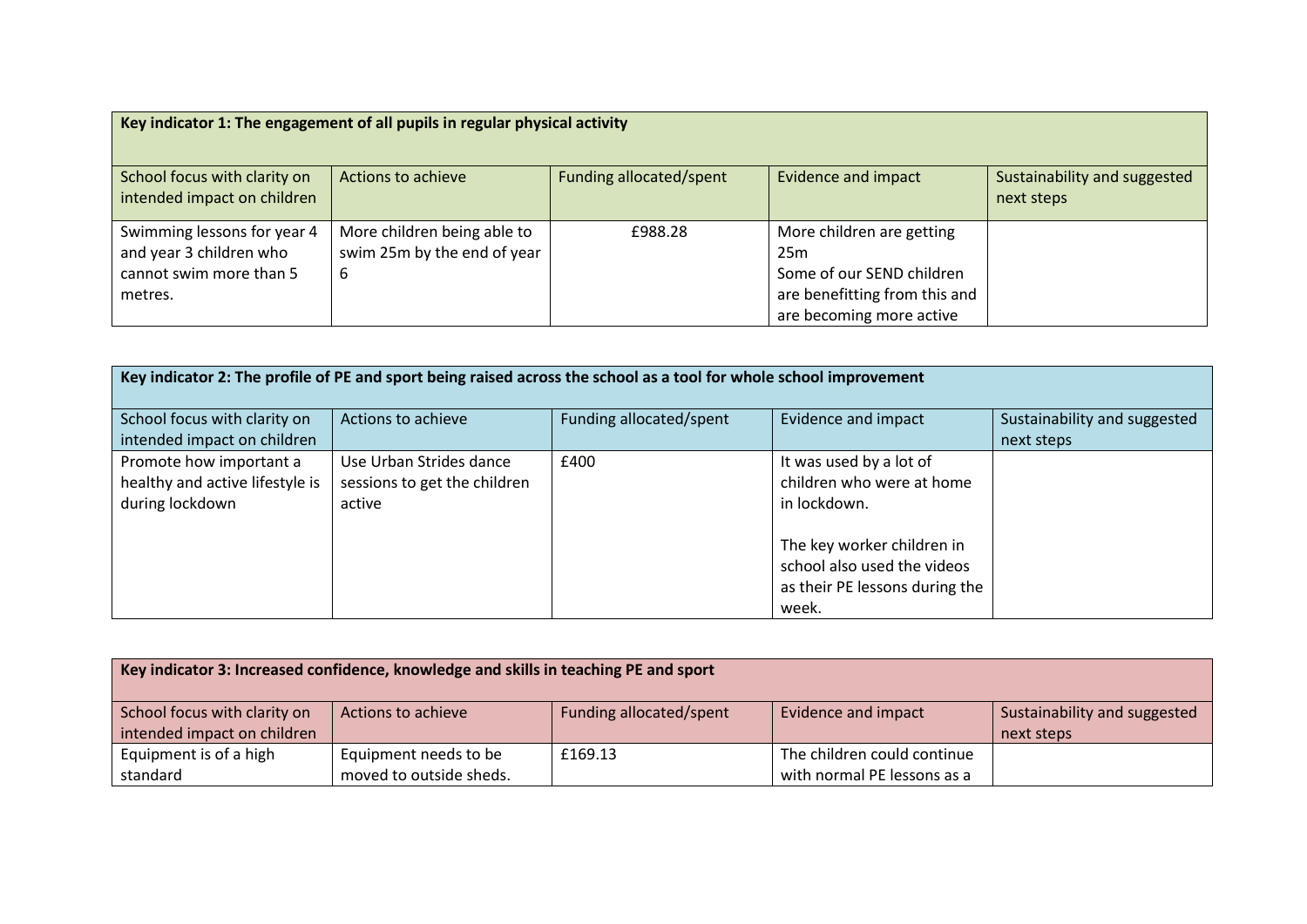|                               | Racking needs to be installed<br>to make it accessible. |         | result of having the right      |  |
|-------------------------------|---------------------------------------------------------|---------|---------------------------------|--|
|                               | A full order needs to be                                |         | equipment                       |  |
|                               | completed based on the                                  |         |                                 |  |
|                               |                                                         |         |                                 |  |
|                               | planning we use                                         | £395    | Staff who have used the         |  |
| High quality planning is in   | Provide high quality planning                           |         |                                 |  |
| place to support the delivery | that non-specialist teachers                            |         | planning have commented         |  |
| of PE from non-specialists    | can use.                                                |         | on how easy they find it to     |  |
|                               |                                                         |         | follow.                         |  |
| Assessments that link to the  | For staff to gain in                                    |         |                                 |  |
| planning we use (next step    | confidence teaching                                     |         | Staff have benefitted from      |  |
| from last year's grant        | PE/games.                                               |         | using the videos that come      |  |
| review).                      |                                                         |         | with the planning to show       |  |
|                               | Staff to trial using the                                |         | children demonstrations of a    |  |
|                               | assessments in lessons.                                 |         | skill they are not confident in |  |
|                               |                                                         |         | showing.                        |  |
|                               |                                                         |         | Joe is beginning to show        |  |
|                               |                                                         |         | staff how to use the            |  |
|                               |                                                         |         | assessments linked to the       |  |
|                               |                                                         |         |                                 |  |
|                               |                                                         |         | planning                        |  |
| Safeguarding children when    | So staff who teach PE and                               | £450.00 | Staff who took part in the      |  |
| injuries occur during PE      | take the children to fixtures                           |         | training are now confident to   |  |
| lessons and fixtures          | can administer First Aid                                |         | administer first aid if a child |  |
|                               | straight away to the children                           |         | requires it.                    |  |
|                               | keeping them safe                                       |         | Our Health and Safety policy    |  |
|                               |                                                         |         | states that there should        |  |
|                               |                                                         |         | always be one trained           |  |
|                               |                                                         |         | member of staff in school -     |  |
|                               |                                                         |         | this also applies to fixtures   |  |
|                               |                                                         |         | outside of school.              |  |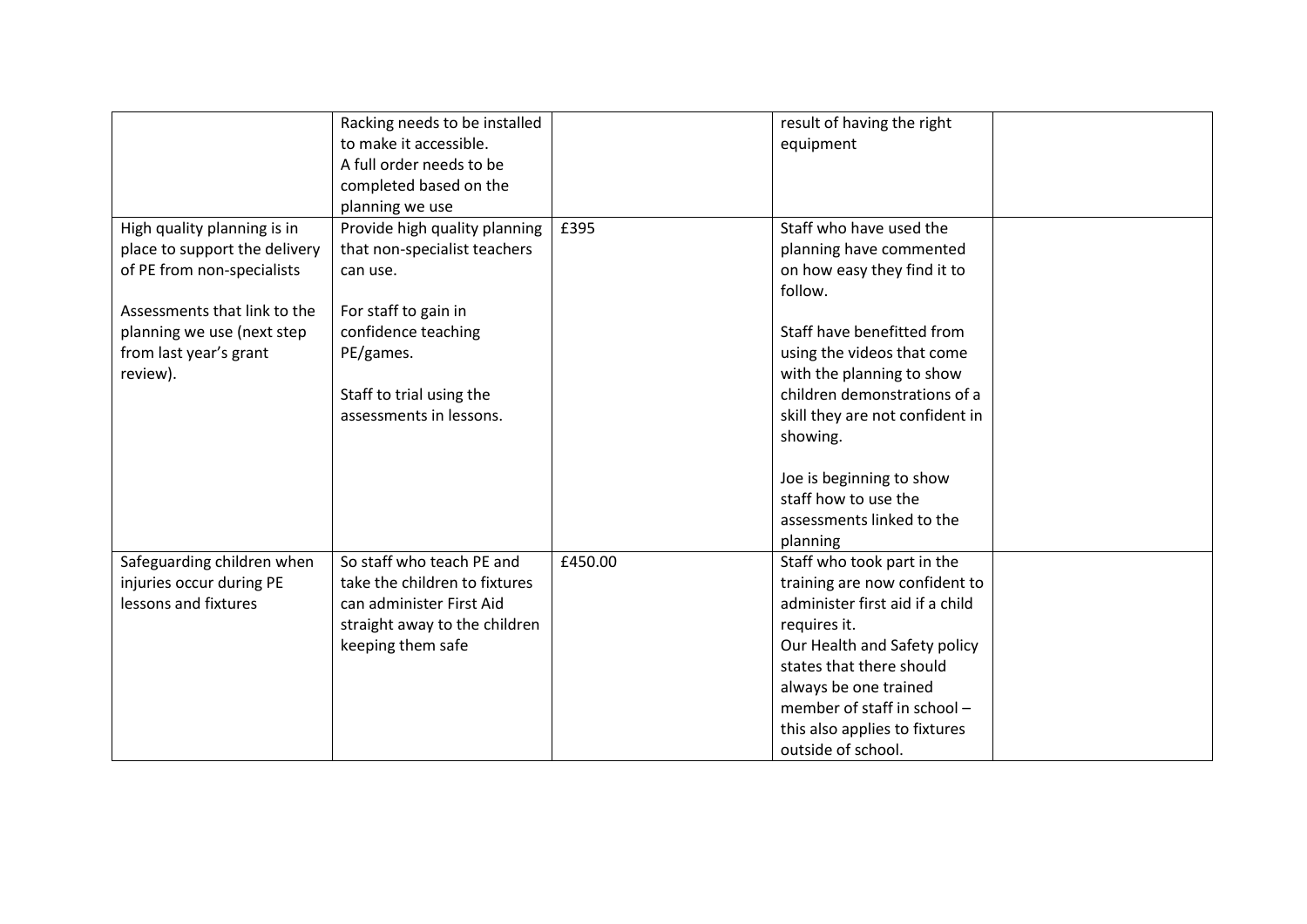| Key indicator 4: Broader experience of a range of sports and activities offered to all children |                              |                         |                               |                              |
|-------------------------------------------------------------------------------------------------|------------------------------|-------------------------|-------------------------------|------------------------------|
| School focus with clarity on                                                                    | Actions to achieve           | Funding allocated/spent | Evidence and impact           | Sustainability and suggested |
| intended impact on children                                                                     |                              |                         |                               | next steps                   |
| OAA days with year 3 & 4                                                                        | Provide the younger children | £5,328.32               | The children love the OAA     | We may have to start asking  |
|                                                                                                 | with OAA skills              |                         | days and ask to repeat the    | for a donation from parents  |
| OAA day for the year 5 & 6                                                                      |                              |                         | days.                         | so this becomes sustainable. |
| children who could not go on                                                                    | Build on team work skills    |                         |                               |                              |
| the residentials. (Also                                                                         | with the younger children    |                         | The staff benefit from seeing |                              |
| applies to key indicator 2)                                                                     |                              |                         | the children in different     |                              |
|                                                                                                 | Build on self-confidence     |                         | situations and can then use   |                              |
|                                                                                                 |                              |                         | these skills back in the      |                              |
|                                                                                                 |                              |                         | classroom.                    |                              |
|                                                                                                 |                              |                         |                               |                              |
|                                                                                                 |                              |                         | Those children who find       |                              |
|                                                                                                 |                              |                         | PE/games hard or do not like  |                              |
|                                                                                                 |                              |                         | it can join in at the same    |                              |
|                                                                                                 |                              |                         | level as their peers.         |                              |

|                               | Key indicator 5: Increased participation in competitive sport |                         |                            |                              |
|-------------------------------|---------------------------------------------------------------|-------------------------|----------------------------|------------------------------|
| School focus with clarity on  | Actions to achieve                                            | Funding allocated/spent | Evidence and impact        | Sustainability and suggested |
| intended impact on children   |                                                               |                         |                            | next steps                   |
| Focus on getting more         | Increase the number of                                        | £980                    | <b>Festivals attended:</b> | Increase the number of       |
| children to represent the     | children taking part in                                       |                         | Boys football league       | children taking part.        |
| school in a sporting fixture. | fixtures and festivals                                        |                         | Cross country              |                              |
|                               |                                                               |                         | Girls football league      |                              |
| Taking part in more friendly  | Not always taking the same                                    |                         | Hockey league              |                              |
| matches so more children      | children to sporting events.                                  |                         | Tag rugby league           |                              |
| can take part in different    |                                                               |                         | Indoor athletics           |                              |
| team games.                   | Arrange more friendlies with                                  |                         | Swimming competition       |                              |
|                               | other schools.                                                |                         |                            |                              |